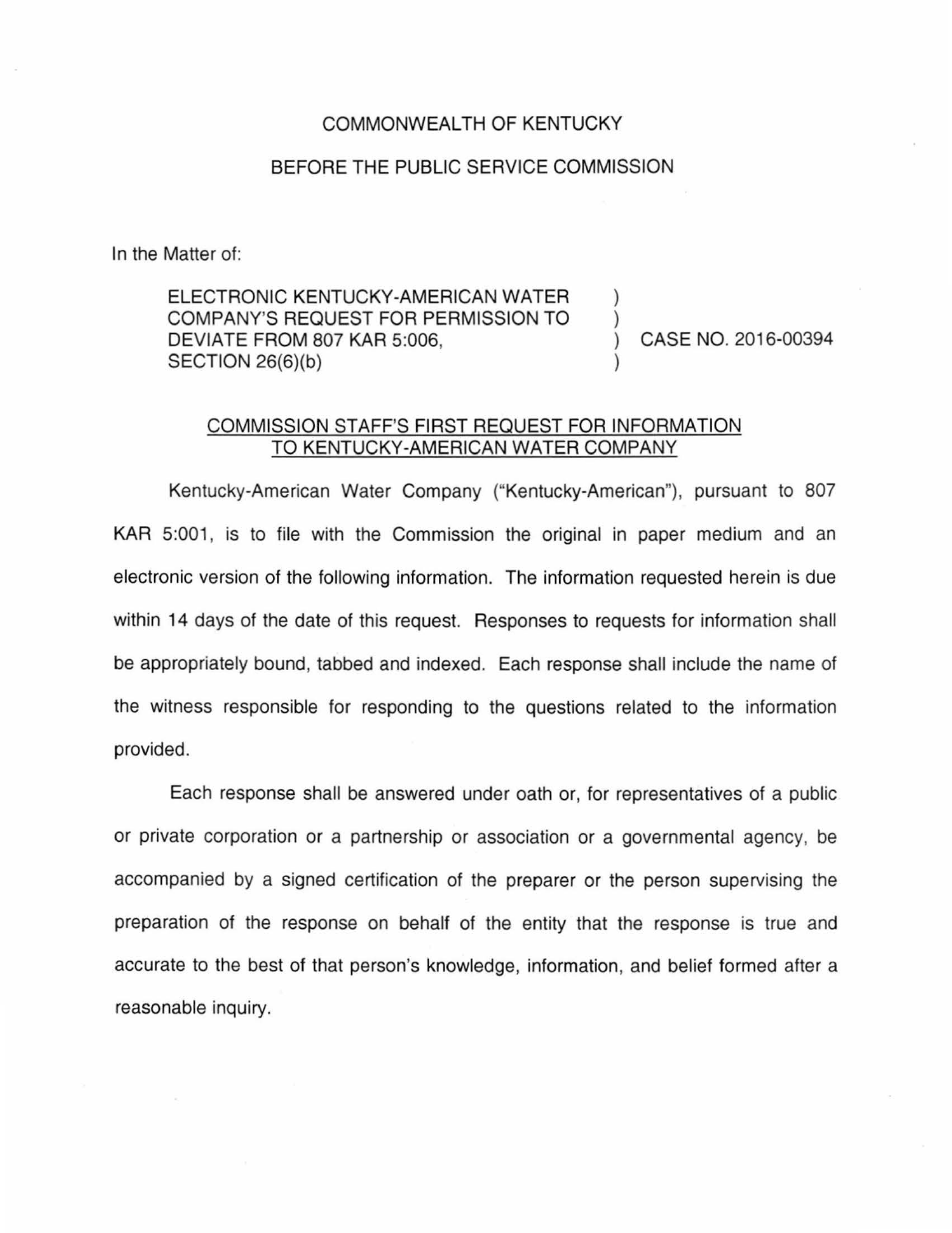Kentucky-American shall make timely amendment to any prior response if it obtains information which indicates that the response was incorrect when made or, though correct when made, is now incorrect in any material respect. For any request to which Kentucky-American fails or refuses to furnish all or part of the requested information, it shall provide a written explanation of the specific grounds for its failure to completely and precisely respond.

Careful attention should be given to copied material to ensure that it is legible. When the requested information has been previously provided in this proceeding in the requested format, reference may be made to the specific location of that information in responding to this request. When filling a paper containing personal information, Kentucky-American shall, in accordance with 807 KAR 5:001, Section 4(10), encrypt or redact the paper so that personal information cannot be read.

1. Provide the following information concerning Kentucky-American's meters and meter settings:

a. State whether Kentucky-American conducts periodic inspections of its meters or meter settings.

b. If Kentucky-American conducts periodic inspections of its meters or meter settings, provide the inspection schedule(s).

c. If Kentucky-American does not conduct periodic inspections of its meters or meter settings, state whether Kentucky-American has ever conducted periodic inspections of its meters or meter settings and, if applicable, the date(s) the most recent periodic inspections ended.

-2- Case No. 2016-00394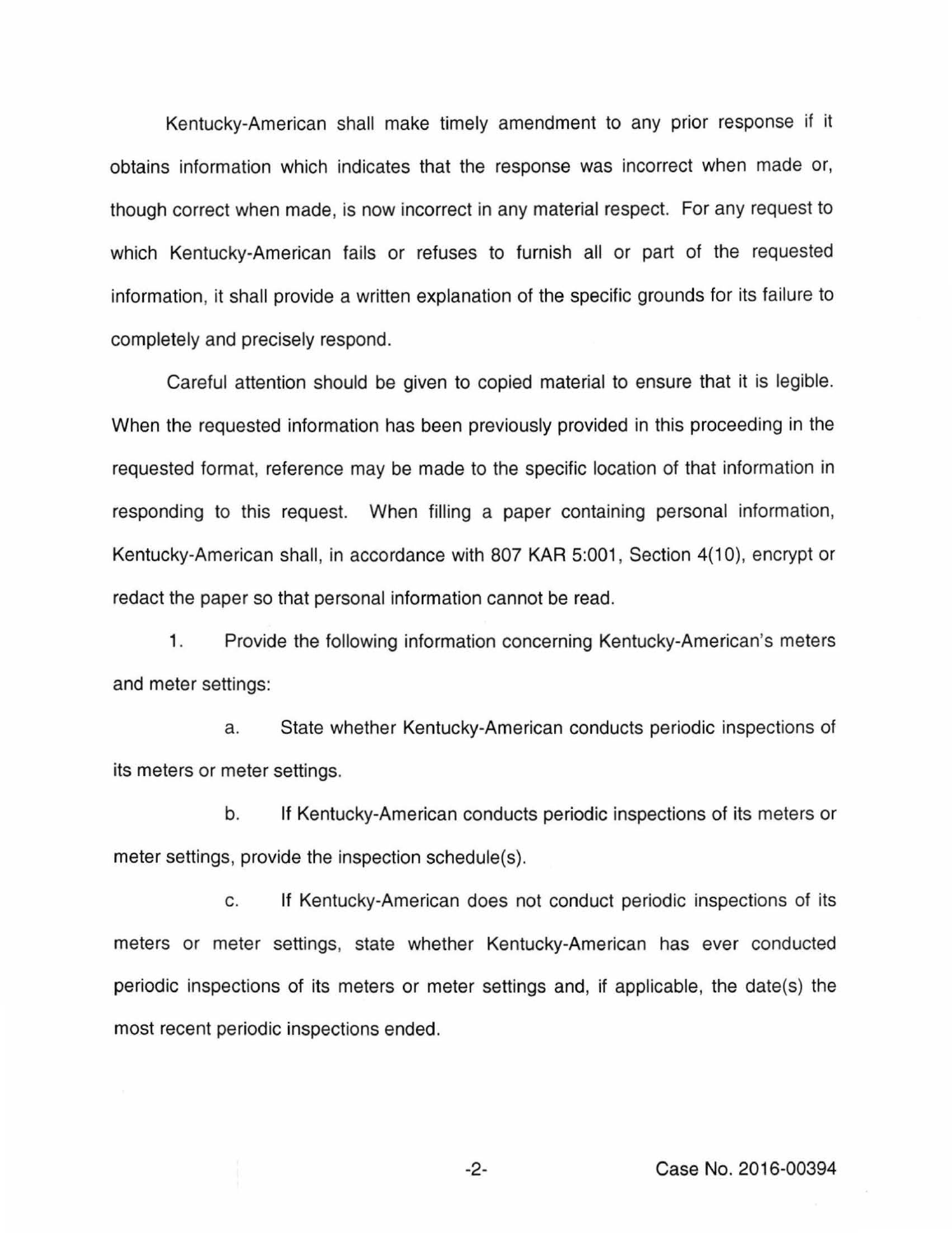2. Refer to numbered paragraph 6 of the Petition wherein Kentucky-American states that its "current system of inspecting meters and meter settings also assures safe operations" and provide the following information:

a. Fully describe Kentucky-American's current system of inspecting meters and meter settings.

b. State the system of inspections that Kentucky-American will use for its meters and meter settings in the event that the Commission grants Kentucky-American a deviation from the requirement to inspect meters and meter settings as often as necessary but not less frequently than established in 807 KAR 5:006, Section  $26(6)(b)$ .

c. State how Kentucky-American's current system of systematic inspections of its system ensures that Kentucky-American is conducting inspections of its meters and meter settings as often as necessary but not less frequently than established in 807 KAR 5:006, Section 26(6)(b).

d. Notwithstanding sub-parts a and b, above, state whether Kentucky-American inspects meters and meter settings only upon either being notified by a customer or alerted by an abnormal change in a customer's usage.

3. Fully explain whether it is Kentucky-American's position that an inspection of a meter and meter setting no less frequently than annually does not provide better assurance that the Commission's safety requirements are being met than an inspection of a meter or meter setting based upon a notification from a customer or an alert by an abnormal change in a customer's usage.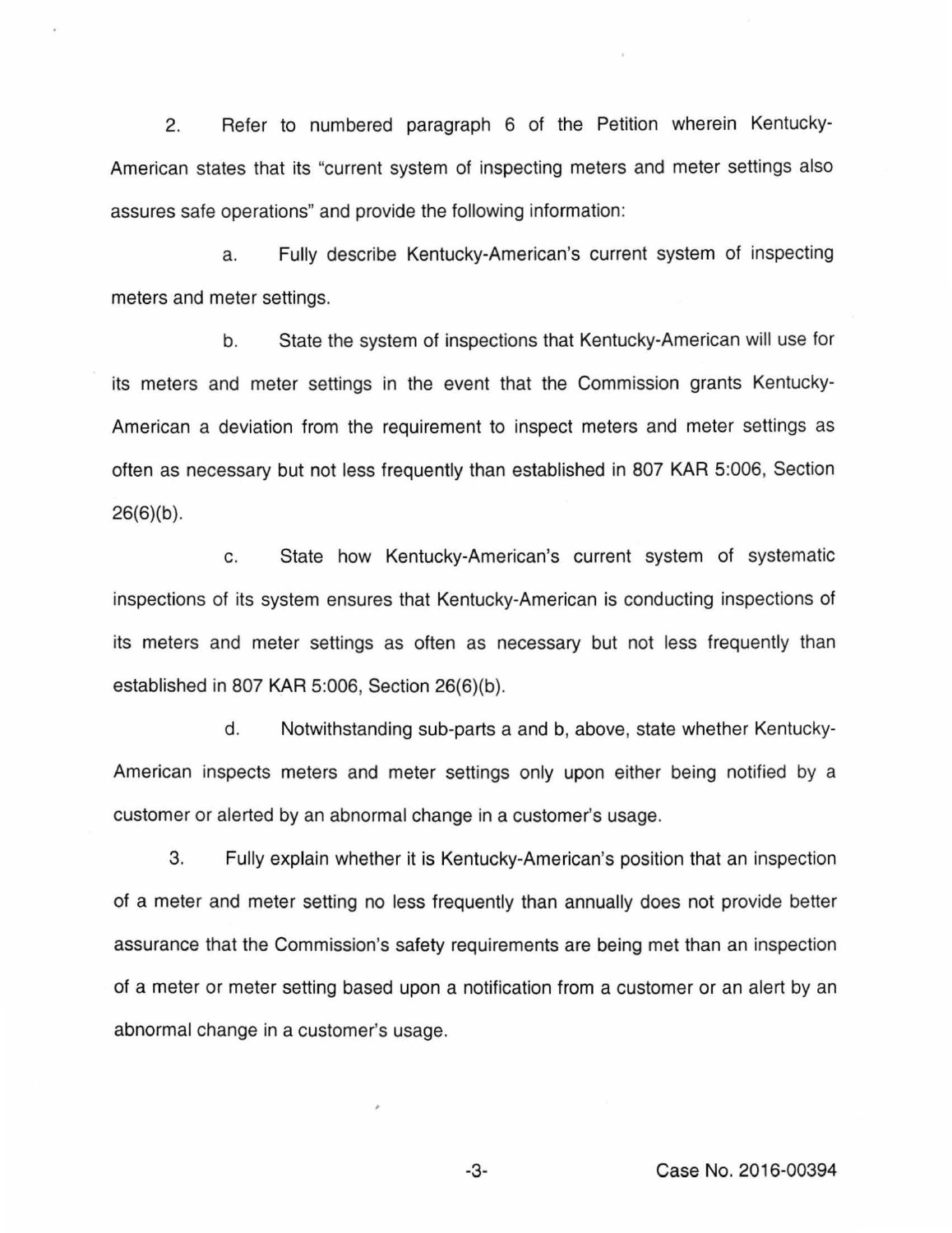4. Fully explain whether it is Kentucky-American's position that an inspection of a meter and meter setting no less frequently than annually is not necessary to detect tampering, vandalism, and damage to the meter or meter setting.

5. State why Kentucky-American did not propose an alternative time period for the minimum frequency of inspections of its meters and meter settings such as a three-year or five-year minimum frequency.

6. Refer to numbered paragraph 4 of the Petition wherein Kentucky-American provided a schedule of its valve inspection and exercising program and provide the following:

a. Provide the factors that support each proposed valve inspection and exercise interval.

b. State how Kentucky-American's current system of systematic inspections of its system ensures that Kentucky-American is conducting inspections of its valves as often as necessary but not less frequently than established in 807 KAR 5:006, Section 26(6)(b).

7. Refer to numbered paragraph 5 of the Petition wherein Kentucky-American stated that it "has, on average, a valve every 530 feet" and provide the following information:

a. State whether some of the valves located adjacent to each other will be on different inspection schedules depending upon their respective sizes.

b. State why Kentucky-American does not propose to consider the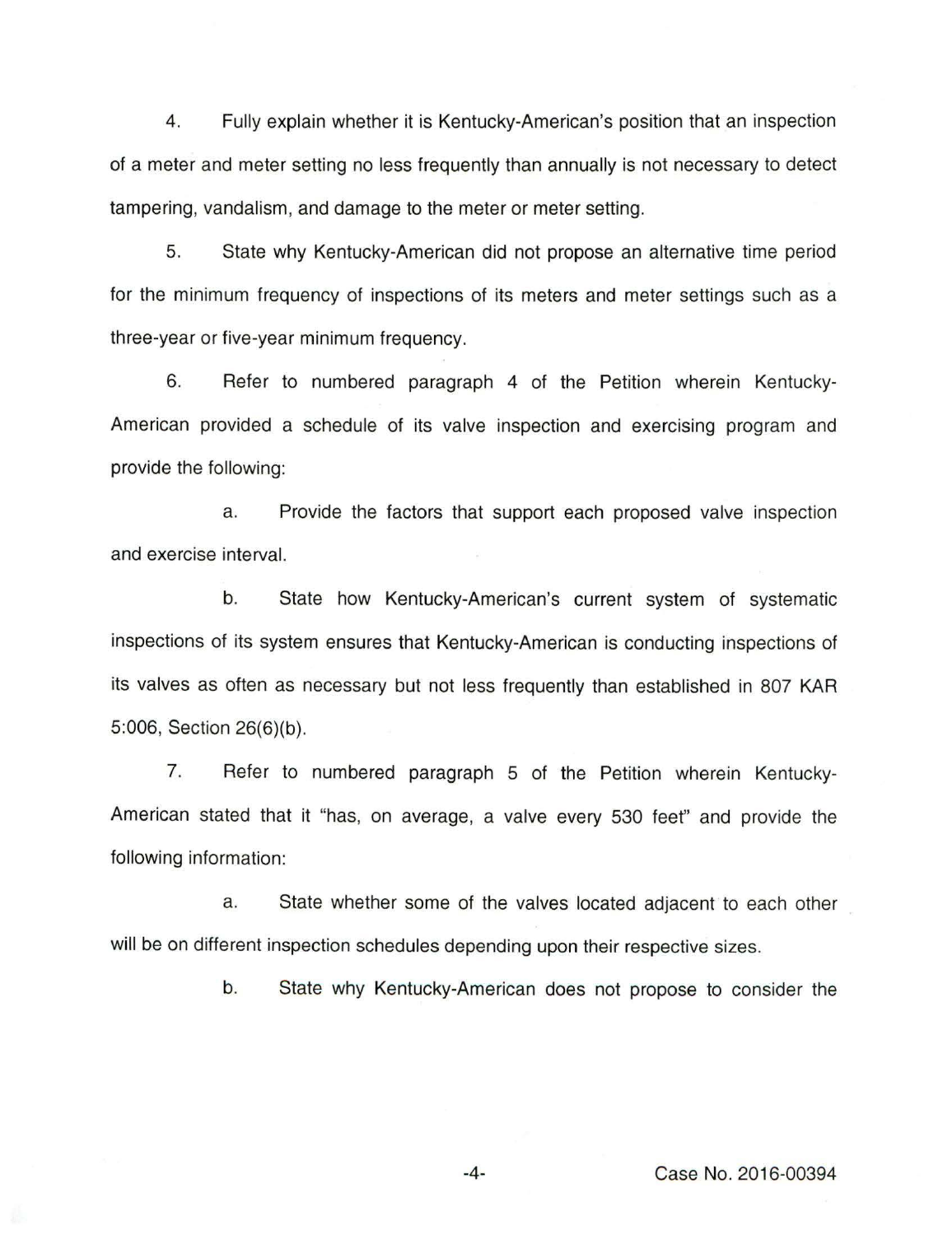location of a valve as a factor, in addition to the size of the valve, in determining the appropriate inspection interval for the valve.

c. State how Kentucky-American detects valve damage short of failure and how Kentucky-American detects a complete valve failure.

1 athers

Talina R. Mathews Executive Director Public Service Commission P.O. Box 615 Frankfort, KY 40602

DATED **JAN 1 1 2017** 

cc: Parties of Record